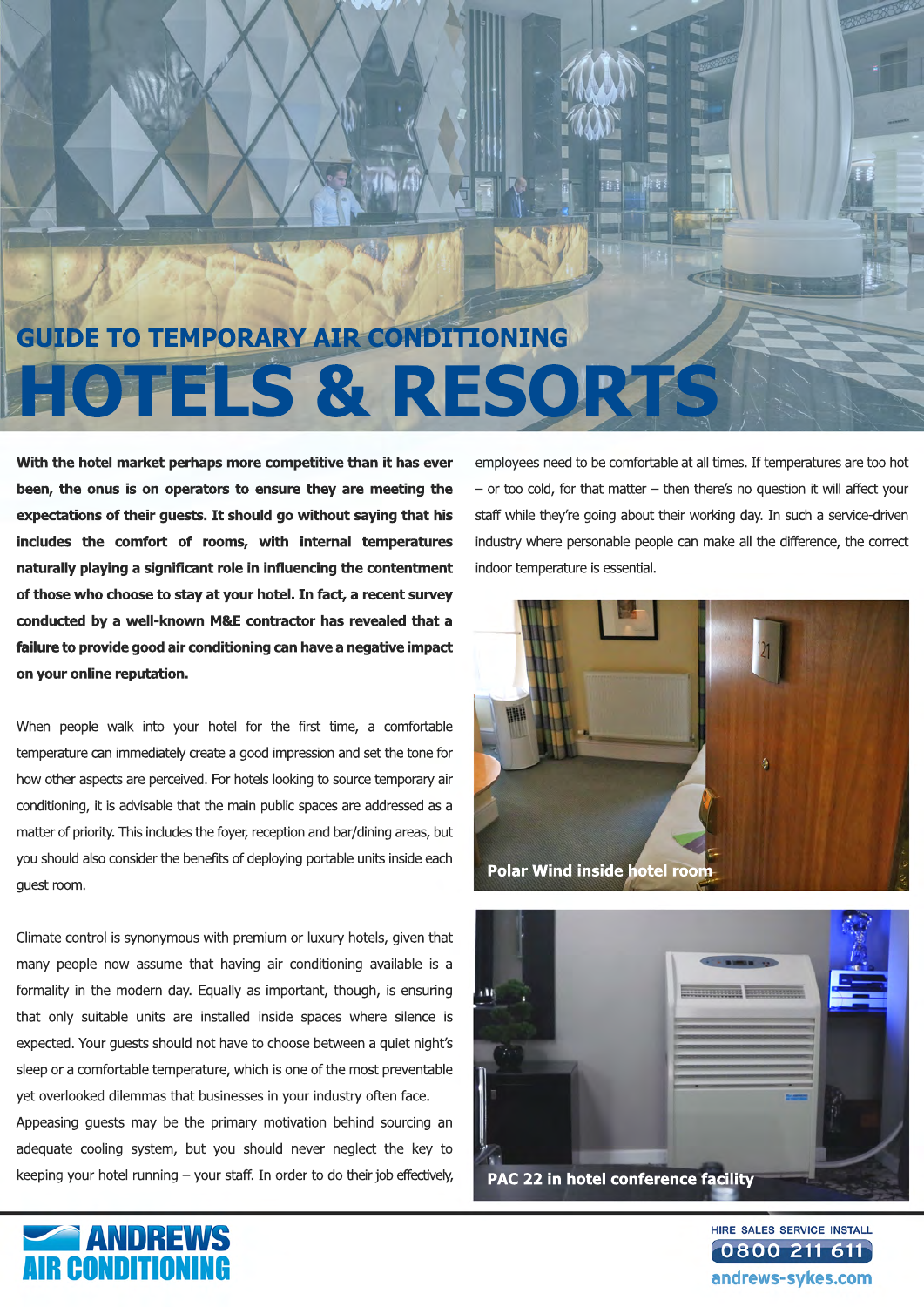## **How does a Temporary Air Conditioner work and what are their benefits?**

Temporary air conditioners work similarly to other air conditioning systems, by drawing warm air into the unit before passing it over an evaporator to cool the air. This cooled air is then blown back into the room and the warm air is expelled via a duct or heat exchange unit.

One of the main benefits of temporary air conditioners, and what differentiates them from permanent cooling systems, is their mobility. Regardless of the cooling requirement, a temporary air conditioner will be able to satisfy it without necessitating the implementation of a costly permanent installation. Other benefits include:

- More affordable than installing a conventional air conditioning system
- Minimal installation
- Much more energy efficient than a central air conditioner
- Dual-purpose of not only cooling air, but dehumidifying air

It is critical to assess the size of the area in which cooling equipment is required. If you need assistance in sizing your space, a temporary air conditioning expert would be a great resource. Make sure your provider offers a free no obligation site survey.

Temporary air conditioning solutions are available in many sizes and configurations ranging from 1kW through to multi-megawatt packages.

Here are a few factors to consider when sizing a temporary air conditioner:

- Size of space being cooled
- Level of insulation
- Available power supply
- Internal heat loads such as electrical equipment, people and lighting
- Whether the portable cooling unit(s) will be installed inside or outside the space





HIRE SALES SERVICE INSTALL 0800 211 andrews-sykes.com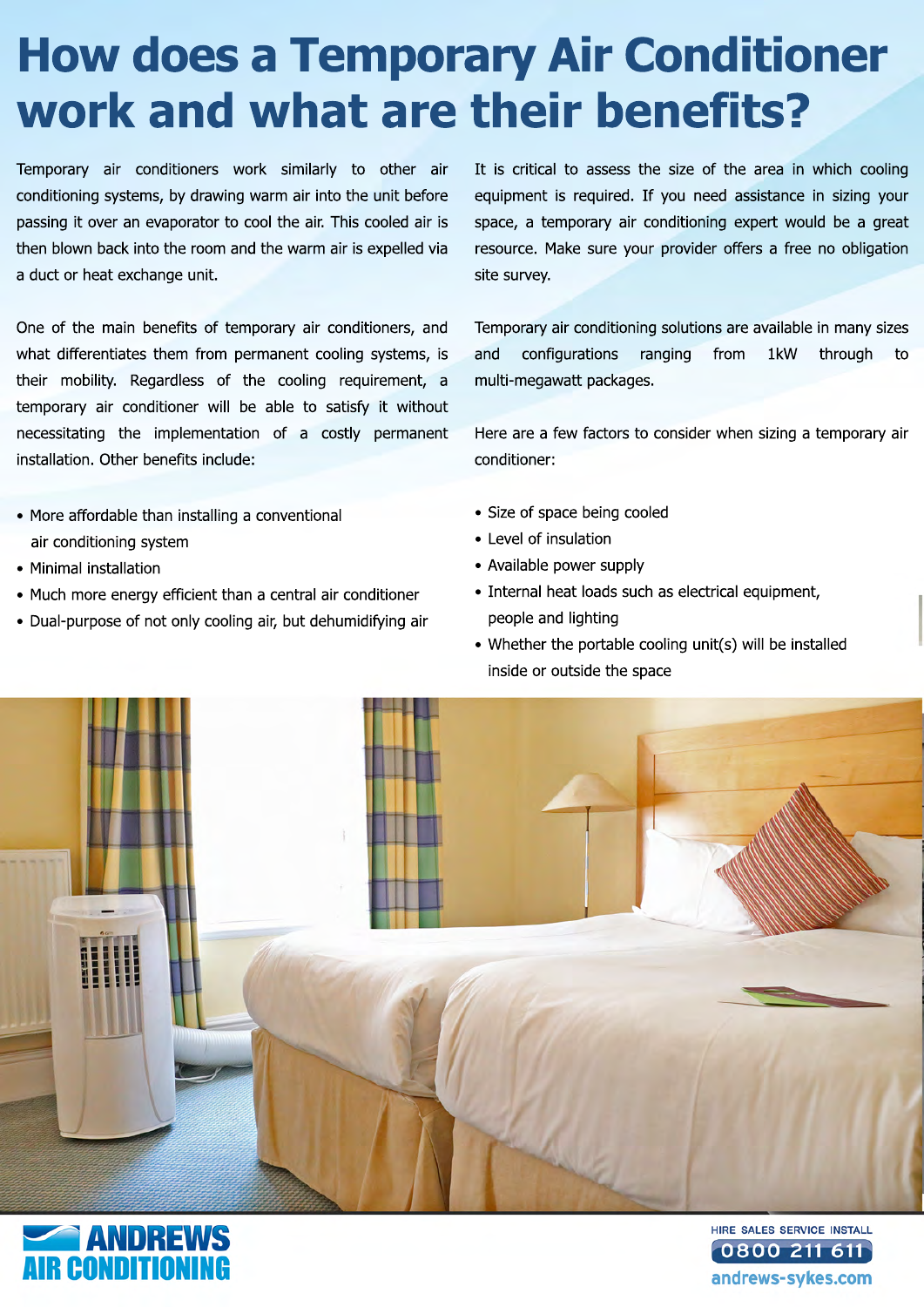## **Types of Temporary Air Conditioners**

**AIR-COOLED** AIR-COOLED portable air conditioners pump in cool air and exhaust warm air from the condenser coil. The condenser is exhausted/ducted out of the space using flexible duct. The warm



condenser air is most typically exhausted out of a window or ducted into a ventilated ceiling void.

Because of the ease of installation, air-cooled portable units are most often the system of choice for many hotel applications in which a source of air conditioning is required.

**WATER-COOLED** (split units) portable air conditioners operate similarly to air-cooled models, except, instead of air, water is circulated through the condenser coil of the unit by connecting to a heat exchange unit



by connecting to a heat exchange unit which normally sits outside. These units have a wide variety of applications and are commonly deployed in situations where larger cooling capacities are necessary. Water-cooled systems do not require exhaust ducts, so they are often specified when there is not a convenient way to exhaust hot air out of the room.

**CHILLERS** CHILLERS produce chilled water that is used to cool the air that ventilates a building via the use of fan coil units or air handlers. These units have a larger footprint than portable air conditioners and are typically deployed



the target application. With cooling capacities of up to 750kW from a single unit, our chillers are designed to high specifications, use the very latest refrigerant gases and are frequently tested to guarantee best practice. Ideal for high volume cooling in larger applications, our chiller units are commonly deployed within the hospitality sector during temporary shutdowns or as a short-term air conditioning replacement.

**AIR HANDLING UNITS** allow the distribution of cool air throughout an intended area and feature integrated condensate pumps and variable speed fans for complete control. Easily connected to either a chiller or boiler unit, our air handlers are also simple to manoeuvre into



 $\mathbf l$ 

position and offer cooling capacities of up to 300kW from a single unit. Economical, safe and reliable, our air handling units offer an alternative to portable air conditioning systems and are ideal for lobbies, foyers and other communal areas.





HIRE SALES SERVICE INSTALL 0800 211 andrews-sykes.com